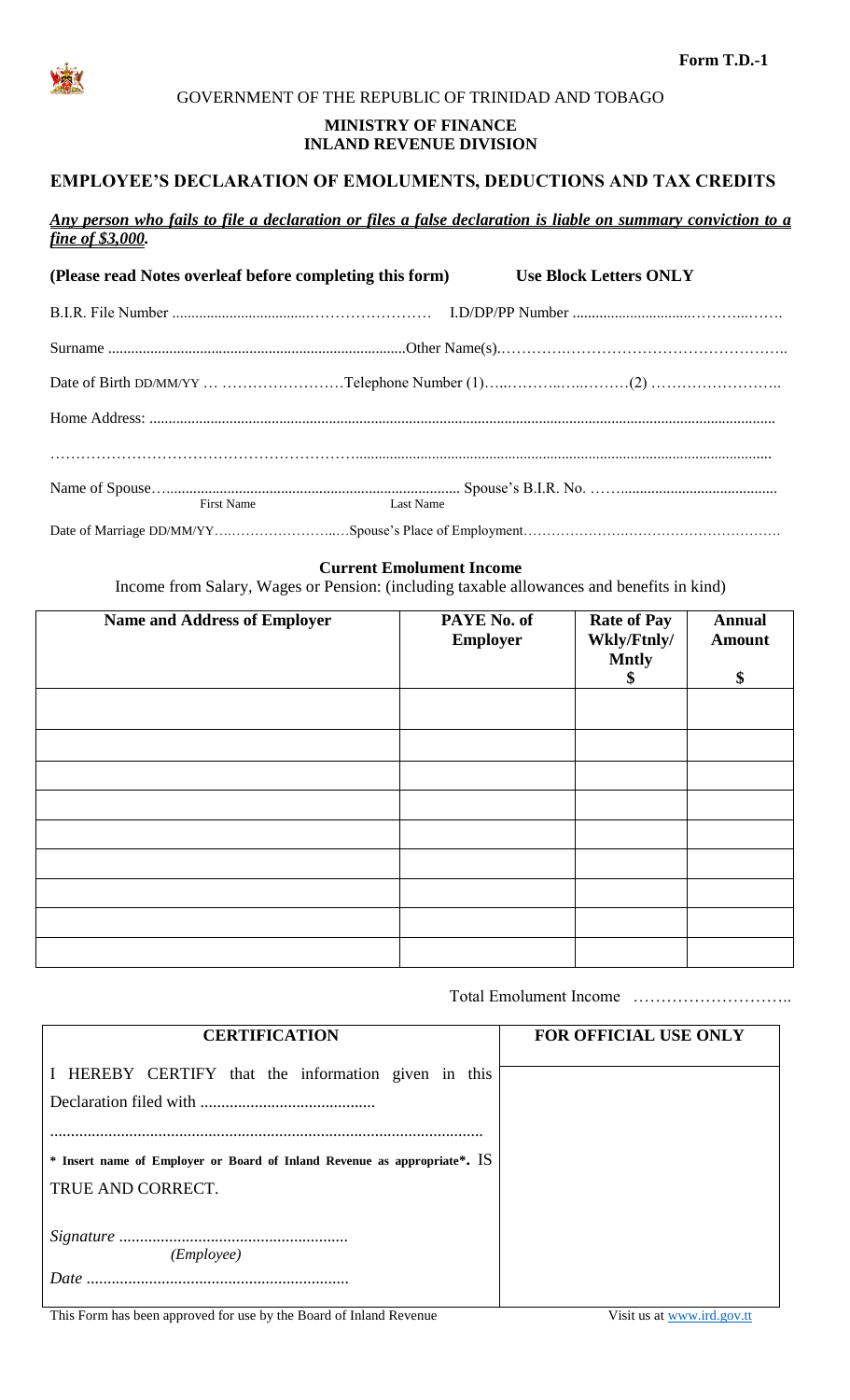## **CLAIMS FOR DEDUCTIONS AND TAX CREDITS**

| 1. | Personal Allowance (\$84.000) applicable to:                                                                                                                                         |                                                                                                                                                                                                                                |
|----|--------------------------------------------------------------------------------------------------------------------------------------------------------------------------------------|--------------------------------------------------------------------------------------------------------------------------------------------------------------------------------------------------------------------------------|
|    | (a) Resident Individual                                                                                                                                                              | \$                                                                                                                                                                                                                             |
|    | (b) Non-Resident Individual                                                                                                                                                          |                                                                                                                                                                                                                                |
|    | (in receipt of Pension Income accruing or derived from Trinidad and Tobago)                                                                                                          | $\sim$                                                                                                                                                                                                                         |
|    | <b>Resident Individuals Only</b>                                                                                                                                                     |                                                                                                                                                                                                                                |
| 2. |                                                                                                                                                                                      | S and the set of the set of the set of the set of the set of the set of the set of the set of the set of the set of the set of the set of the set of the set of the set of the set of the set of the set of the set of the set |
|    |                                                                                                                                                                                      |                                                                                                                                                                                                                                |
|    | Note: Limited to \$72,000TT per household.<br>For expenses incurred where the institution is situated outside Trinidad and Tobago,<br><b>Excluding Public Regional Institutions.</b> |                                                                                                                                                                                                                                |
| 3. |                                                                                                                                                                                      | S.                                                                                                                                                                                                                             |
|    | (Limited to \$25,000)                                                                                                                                                                |                                                                                                                                                                                                                                |
|    | For House acquired with effect from 1/1/11                                                                                                                                           |                                                                                                                                                                                                                                |
| 4. | Contributions/Premiums paid (See Note 5)                                                                                                                                             |                                                                                                                                                                                                                                |
|    | (a) Government Widows' and Orphans' Fund $\ldots$ $\ldots$ $\ldots$ $\ldots$ $\ldots$ $\ldots$ $\ldots$ \$                                                                           |                                                                                                                                                                                                                                |
|    | (b) N.I.S (70% of Employees Contribution) $\ldots$ \$                                                                                                                                |                                                                                                                                                                                                                                |
|    | (c) Approved Provident, Superannuation Fund, Approved Fund or Scheme  \$                                                                                                             |                                                                                                                                                                                                                                |
|    |                                                                                                                                                                                      |                                                                                                                                                                                                                                |
|    |                                                                                                                                                                                      |                                                                                                                                                                                                                                |
|    |                                                                                                                                                                                      |                                                                                                                                                                                                                                |
|    |                                                                                                                                                                                      |                                                                                                                                                                                                                                |
| 5. | Alimony/Maintenance (See Note 6)<br>المستحدث المتعادل المتعاد المتعادل والمتحدث المتعادل المتحدث المتحدث                                                                             | \$                                                                                                                                                                                                                             |

| Registered No.<br>Deed/Court<br>Order | Date<br>Of<br>Deed/<br>Court<br>Order | Name and Address<br>of Recipient | B.I.R. No.<br>of<br>Recipient | Amount Payable<br>S |
|---------------------------------------|---------------------------------------|----------------------------------|-------------------------------|---------------------|
|                                       |                                       |                                  |                               |                     |

| <b>TAX CREDIT (See Note 7)</b><br>a) Venture Capital                   |    |
|------------------------------------------------------------------------|----|
| b) CNG and Cylinder 25% up to a maximum cost of \$10,000.              |    |
| c) Solar Water Heating Equipment 25% up to a maximum cost of \$10,000. | -S |
| d) National Tax Free Savings Bonds 25% of face values                  |    |
|                                                                        |    |